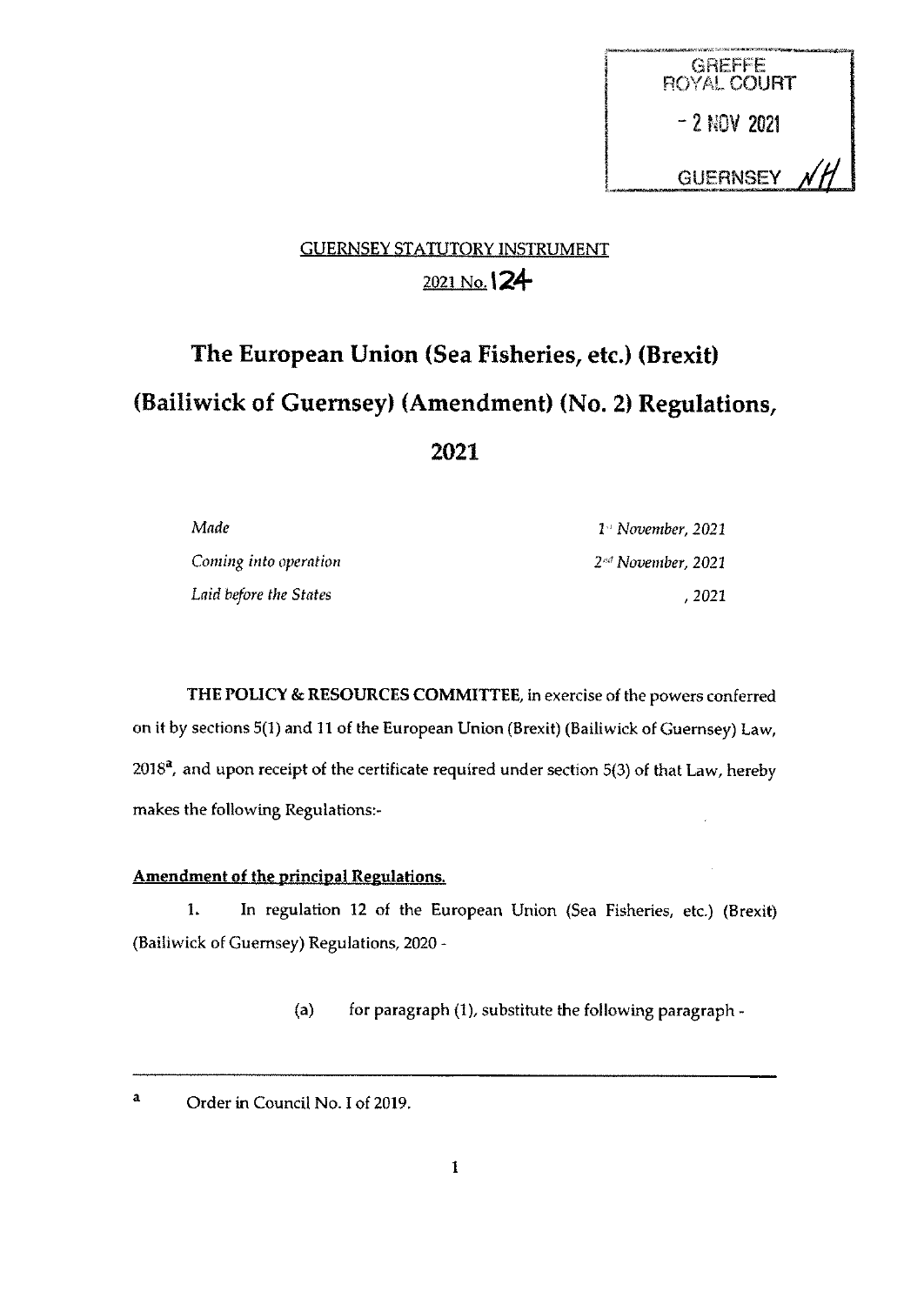(1) Subject to paragraph (2), regulations 10 and <sup>11</sup> shall have effect until 31" March 2022,', and

(b) in paragraph (2), for "sections" substitute 'regulations".

#### Extent.

2. These Regulations have effect throughout the Bailiwick of Guernsey and the territorial waters adjacent thereto.

#### Citation and commencement.

3. These Regulations may be cited as the European Union (Sea Fisheries, etc.) (Brexil) (Bailiwick of Guernsey) (Amendment) (No. 2) Regulations, 2021 and shall come into force on 2<sup>nd</sup> November 2021.

Dated this 1<sup>3</sup> day of November, 2021

Presbrall

P. T. R. Ferbrache President of the Policy & Resources Committee For and on behalf of the Committee

#### EXPLANATORY NOTE

(This note is not part of the Regulations)